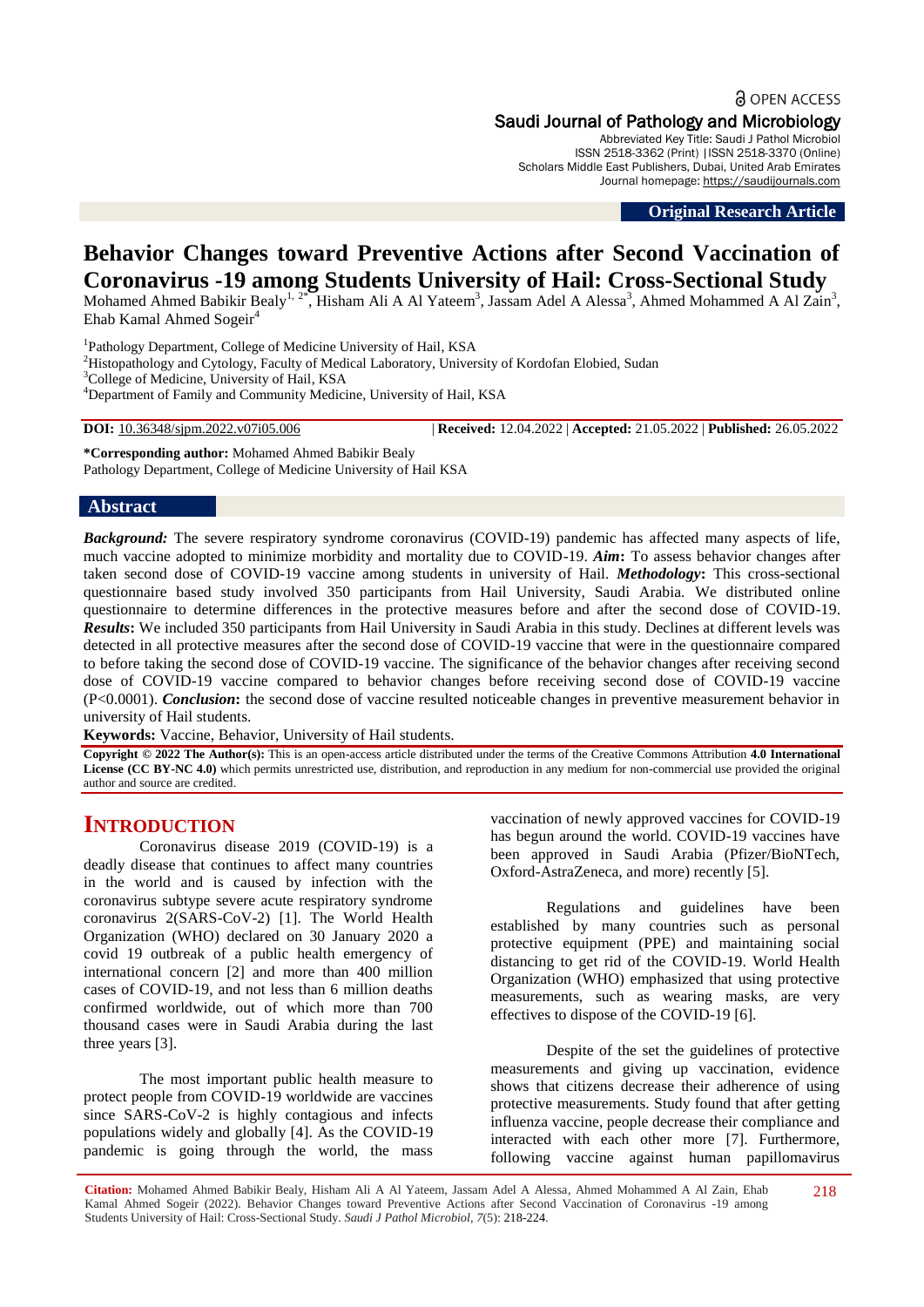(HPV), women were less likely to adhere to the protective measurements [8].

Health policy and vaccination programs in Saudi Arabiaare surely affected by commitment of people to the protective measurements. According to my knowledge, only a few studies if any have done to assess people'scompliance to the preventive actions. The aim of this study to fill this gab and assess the behavior and attitude toward the preventive actions after the second vaccination of Covid-2019 among students of Hail University in Saudi Arabia.

# **MATERIAL AND METHODS**

This cross- sectional survey study aimed to assess the behavior change after second doss of COVID-19 vaccine among student in university of Hail. To achieve this goal questionnaire was designed and generalized to target participant online. Google form questionnaire was prepared and distributed through WhatsApp via students WhatsApp groups. In the beginning of question are the description and all information of the study needed were clearly stated, moreover it was clarify for participant that by answering and resending your response that indicate you are agree to be part of this study. The replies were collected beginning  $01/ 11/2021$  to  $30/12/2021$ .

#### **Questionnaire**

Questionnaire was include socio- demographic information and questions about behaviors changes before and after vaccination these include: wearing mask in public pleas and indoors, wearing gloves, touch your own face, sterilizing or wash hand after coming from outside. In addition, questions related to follow social distances like shaking hands and kissing when greeting people, going outside home and behavior in usual gathering like mosque and classroom their asked question concerning reaction when feeling symptoms like those of COVID-19.

## **Inclusion and exclusion criteria**

All students in university of Hail who receive first and second dose of COVID-19 vaccine regardless to the type of it. Those who did not take two dose were excluded and students from outside university.

#### **Ethical approval:**

Approval was obtained from university of Hail ethical committee. No H 2021-243.

#### **Statistical Analysis**

Data analysis was performed using SPSS (version 22) Descriptive statistics were done for the socio-demographic data. The paired samples t-test was done for certain variables with a significance level indicated by P-value less than 0.001.

#### **RESULT**

The current study involved 350 participants currently students in university of Hail Saudi Arabia, Their age range were between 17 - 26years. Most of participant's age group was 18 -24 years, above 24 years and less than 18 years respectively, represented 53.7%, 40% and 6.3% in this order. 160(45.7%) of participants were male while remaining 190 (54.3%) were female. About participants specialization 129(36.9%) were from health sciences colleges, 90(25.7%) were from scientific and engineering college, 27(7.7) were from humanitarian college and 104(29.9%) from other than mentioned above colleges. Concerning participants social status the majority of them were unmarried  $200(57.1\%)$ , followed by 141(40.3%) were married and few were separated 9(2.6%). Mainstream of participants were Saudi represent 98.3% whereas the few non-Saudi denote 1.7% as shown in Table 1. Behavior changes significantly differ after receiving second dose of COVID-19 vaccine in different level compared to that before receiving second dose of COVID-19 vaccine, when participants asked questions concerning wearing mask in public pleases before second dose always, sometime and never were 78.9%, 16.6% and 4.6% respectively, while after second dose were 46.6%, 40.6% and 12.6% corspenatly which statistically significant different (P<0.0001), other measure (wearing mask indoors, wearing gloves, touch your own face, sterilizing or wash hand after coming from outside. In addition, questions related to follow social distances like shaking hands and kissing when greeting people, going outside home and behavior in usual gathering like mosque and classroom and their asked question concerning reaction when feeling symptoms like those of COVID-19), furthermore show statistically significant different in behavior changes before and after second dose of vaccine as demonstrated in Table 2.

Fig 1 show the description of study population by nationality and sex in which nearly 98.9% of female were Saudi and residual 1.1% were non-Saudi, yet about 97.5% of male were Saudi and the other 2.5% were Non-Saudi. Concerning age groups and sex, the higher percent of male found in age group 18-20 years. which constitute 39%, and the percent in the same group for female was 15%. However, the higher percent of female accumulate at age group of  $> 24$  represent 35% in which male was 5%. As stated in Fig 2.

In Fig 3 study population descriptive by social status and sex, in which about 35% of female were married while married male were 5%, and 2% of female separated in case of 1% of male separated. Concerning specialization the highest percent of female were from other specialty followed by health and scientific engineering and at last humanitarian college constituted 47%, 22% and 8% respectively, whereas in male health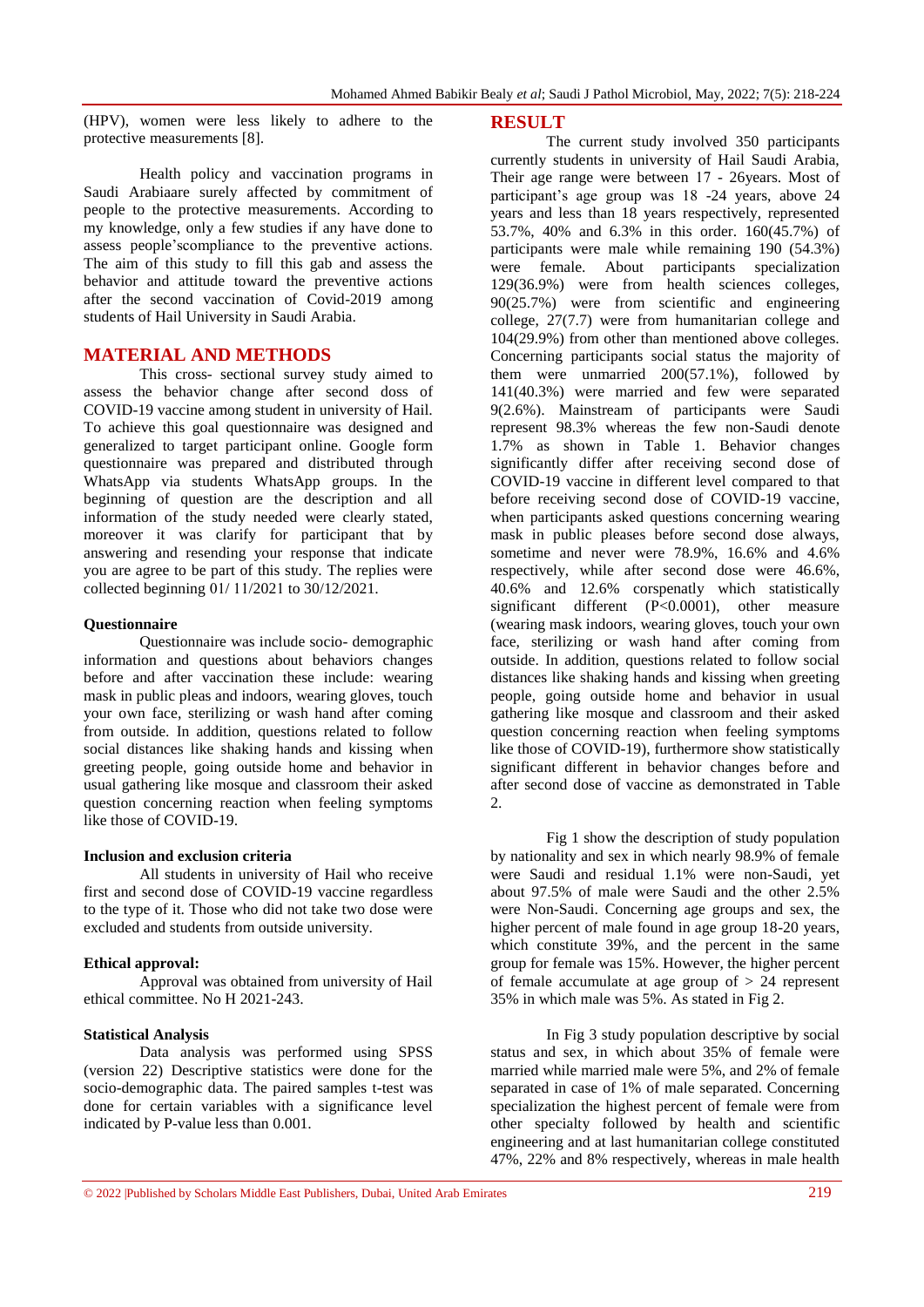colleges is the highest followed by scientific engineering, humanitarian and finally other college established 54%,31%,9% and 6% correspondingly. As revealed in Fig 4.

| Table 1: Distribution of study population by socio-demographic characteristics |  |  |
|--------------------------------------------------------------------------------|--|--|
| Socio-demographic information   Number   Percentages                           |  |  |

| to achiographic miorination | THREED AT | $\sim$ or contains to |
|-----------------------------|-----------|-----------------------|
| Age                         |           |                       |
| < 18                        | 22        | 6.3                   |
| $18 - 24$                   | 188       | 53.7                  |
| >24                         | 140       | 40.0                  |
| Total                       | 350       | 100.0                 |
| sex                         |           |                       |
| Male                        | 160       | 45.7                  |
| Female                      | 190       | 54.3                  |
| Total                       | 350       | 100.0                 |
| <b>Specialization</b>       |           |                       |
| Health                      | 129       | 36.9                  |
| Scientific/Engineering      | 90        | 25.7                  |
| Humanitarian                | 27        | 7.7                   |
| Other                       | 104       | 29.7                  |
| Total                       | 350       | 100.0                 |
| <b>Social status</b>        |           |                       |
| Married                     | 141       | 40.3                  |
| Unmarried                   | 200       | 57.1                  |
| Separated                   | 9         | 2.6                   |
| Total                       | 350       | 100.0                 |
| <b>Nationality</b>          |           |                       |
| Saudi                       | 344       | 98.3                  |
| Non Saudi                   | 6         | 1.7                   |
| Total                       | 350       | 100.0                 |

|  |  | Table 2: Distribution of study subject by behavior practice before and after |
|--|--|------------------------------------------------------------------------------|
|  |  |                                                                              |

| Did you wear a mask in public places?                                           | Number | Percentage |                |                     | P value |
|---------------------------------------------------------------------------------|--------|------------|----------------|---------------------|---------|
| Before receiving second dose of COVID-19 vaccine<br>After receiving second dose |        |            |                |                     |         |
|                                                                                 |        |            |                | of COVID-19 vaccine |         |
| Always                                                                          | 276    | 78.9%      | 163            | 46.6%               |         |
| Sometime                                                                        | 58     | 16.6%      | 142            | 40.6%               | 0.0001  |
| Never                                                                           | 16     | 4.6%       | 45             | 12.9%               |         |
| Total                                                                           | 350    | 100.0%     | 350            | 100.0%              |         |
| Did you wear a mask indoors?                                                    |        |            |                |                     |         |
| Always                                                                          | 244    | 69.7%      | 152            | 43.4%               |         |
| Sometime                                                                        | 81     | 23.1%      | 153            | 43.7%               | 0.0001  |
| Never                                                                           | 25     | 7.1%       | 45             | 12.9%               |         |
| Total                                                                           | 350    | 100.0%     | 350            | 100.0%              |         |
| Were you wearing gloves?                                                        |        |            |                |                     |         |
| Always                                                                          | 29     | 8.3%       | $\overline{7}$ | 2.0%                |         |
| Sometime                                                                        | 138    | 39.4%      | 49             | 14.0%               | 0.0001  |
| Never                                                                           | 183    | 52.3%      | 294            | 84.0%               |         |
| Total                                                                           | 350    | 100.0%     | 350            | 100.0%              |         |
| Did you touch your face?                                                        |        |            |                |                     |         |
| Always                                                                          | 70     | 20.0%      | 130            | 37.1%               |         |
| Sometime                                                                        | 168    | 48.0%      | 174            | 49.7%               | 0.0001  |
| Never                                                                           | 112    | 32.0%      | 46             | 13.1%               |         |
| Total                                                                           | 350    | 100.0%     | 350            | 100.0%              |         |
| Did you sterilize your hands or wash them when coming from outside?             |        |            |                |                     |         |
| Always                                                                          | 252    | 72.0%      | 144            | 41.1%               |         |
| Sometime                                                                        | 83     | 23.7%      | 152            | 43.4%               | 0.0001  |
| Never                                                                           | 15     | 4.3%       | 54             | 15.4%               |         |

© 2022 |Published by Scholars Middle East Publishers, Dubai, United Arab Emirates 220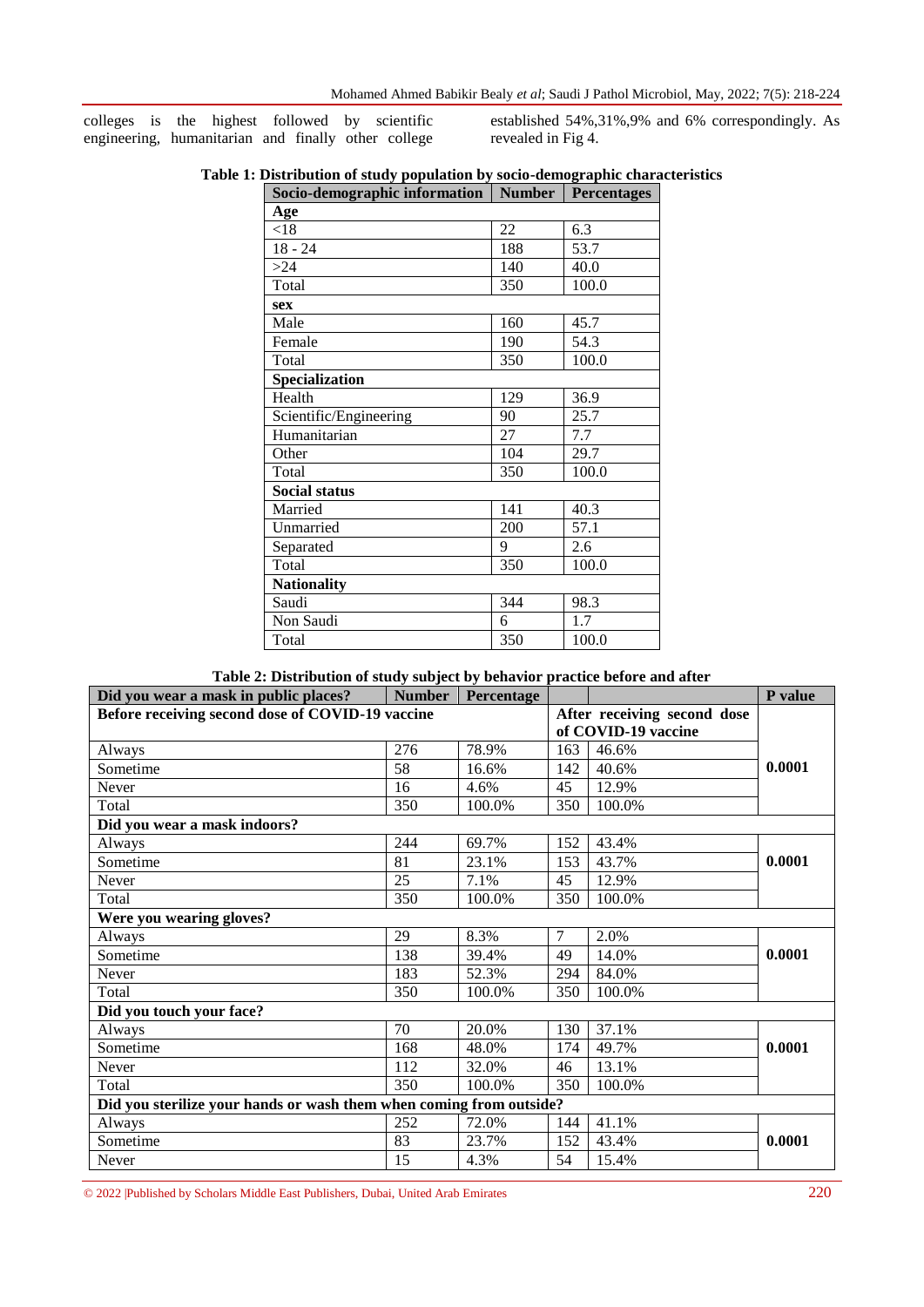Mohamed Ahmed Babikir Bealy *et al*; Saudi J Pathol Microbiol, May, 2022; 7(5): 218-224

| Did you wear a mask in public places?                                               | <b>Number</b> | Percentage |     |        | P value |  |
|-------------------------------------------------------------------------------------|---------------|------------|-----|--------|---------|--|
| Total                                                                               | 350           | 100.0%     | 350 | 100.0% |         |  |
| Were you following social distancing measures?                                      |               |            |     |        |         |  |
| Always                                                                              | 227           | 64.9%      | 91  | 26.0%  |         |  |
| Sometime                                                                            | 105           | 30.0%      | 189 | 54.0%  | 0.0001  |  |
| Never                                                                               | 18            | 5.1%       | 70  | 20.0%  |         |  |
| Total                                                                               | 350           | 100.0%     | 350 | 100.0% |         |  |
| Did you shake hands with people when meeting them (e.g., Kissing)                   |               |            |     |        |         |  |
| Always                                                                              | 33            | 9.4%       | 69  | 19.7%  |         |  |
| Sometime                                                                            | 124           | 35.4%      | 236 | 67.4%  | 0.0001  |  |
| Never                                                                               | 193           | 55.1%      | 45  | 12.9%  |         |  |
| Total                                                                               | 350           | 100.0%     | 350 | 100.0% |         |  |
| Did you go out of the house?                                                        |               |            |     |        |         |  |
| Never go out                                                                        | 44            | 12.6%      | 8   | 2.3%   |         |  |
| For necessity                                                                       | 220           | 62.9%      | 97  | 27.7%  | 0.0001  |  |
| Always                                                                              | 86            | 24.6%      | 245 | 70.0%  |         |  |
| Total                                                                               | 350           | 100.0%     | 350 | 100.0% |         |  |
| When you feel symptoms like those of Covid 19 (fever, cough) what is your reaction? |               |            |     |        |         |  |
| Temporarily isolated from family                                                    | 64            | 18.3%      | 79  | 22.6%  |         |  |
| Thinking about having a PCR smear                                                   | 59            | 16.9%      | 66  | 18.9%  |         |  |
| Both of them                                                                        | 206           | 58.9%      | 99  | 28.3%  |         |  |
| I don't care                                                                        | 21            | 6.0%       | 106 | 30.3%  |         |  |
| Total                                                                               | 350           | 100.0%     | 350 | 100.0% | 0.0001  |  |
| In the usual gatherings (mosques, classrooms, etc)                                  |               |            |     |        |         |  |
| Make sure to keep the social distance                                               | 238           | 68.0%      | 123 | 35.1%  |         |  |
| Dealing with nature                                                                 | 92            | 26.3%      | 145 | 41.4%  | 0.0001  |  |
| I don't care                                                                        | 20            | 5.7%       | 82  | 23.4%  |         |  |
| Total                                                                               | 350           | 100.0%     | 350 | 100.0% |         |  |



**Fig 1: Description of study population by nationality and sex**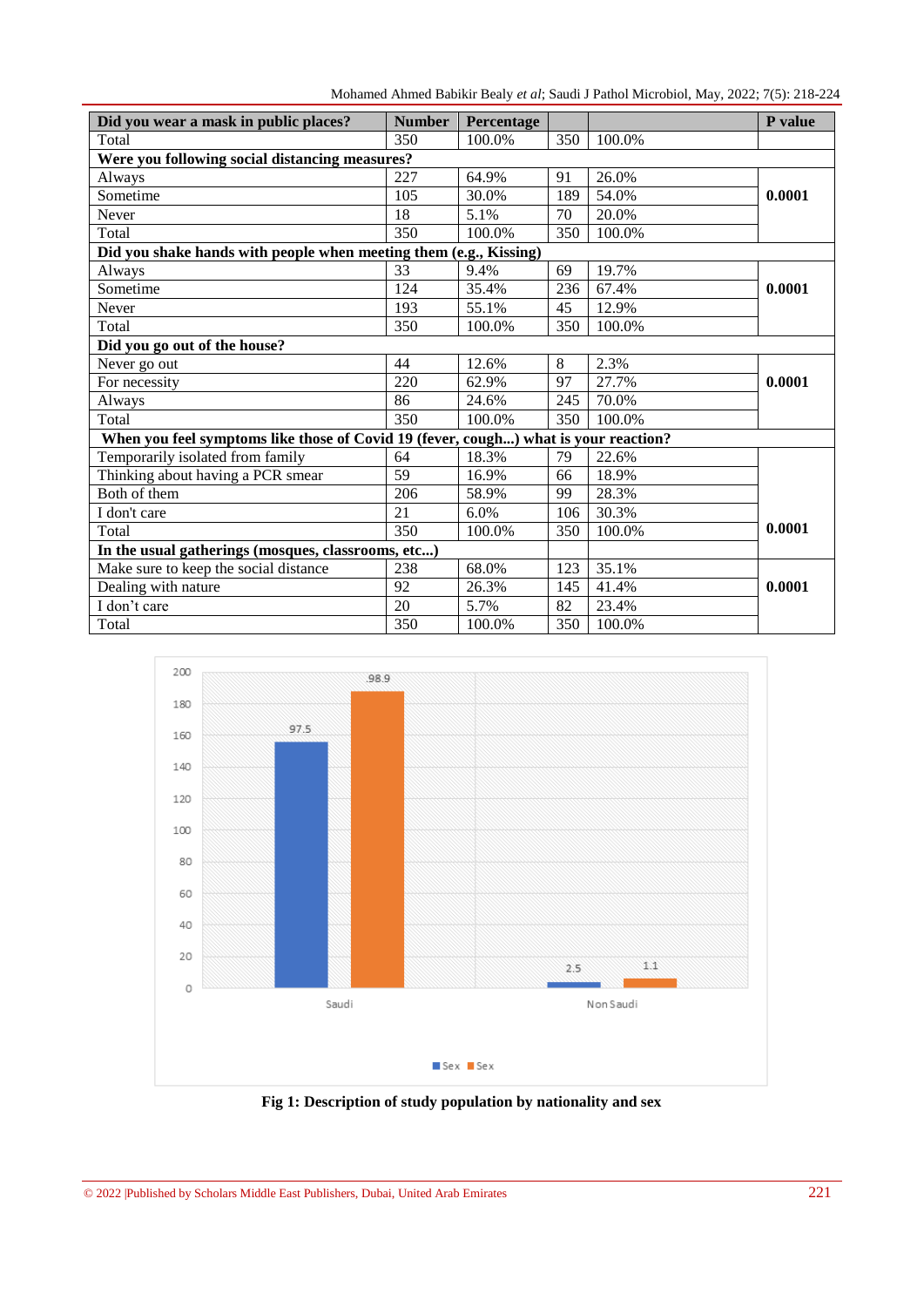





**Fig 3: Description of study population by social status and sex**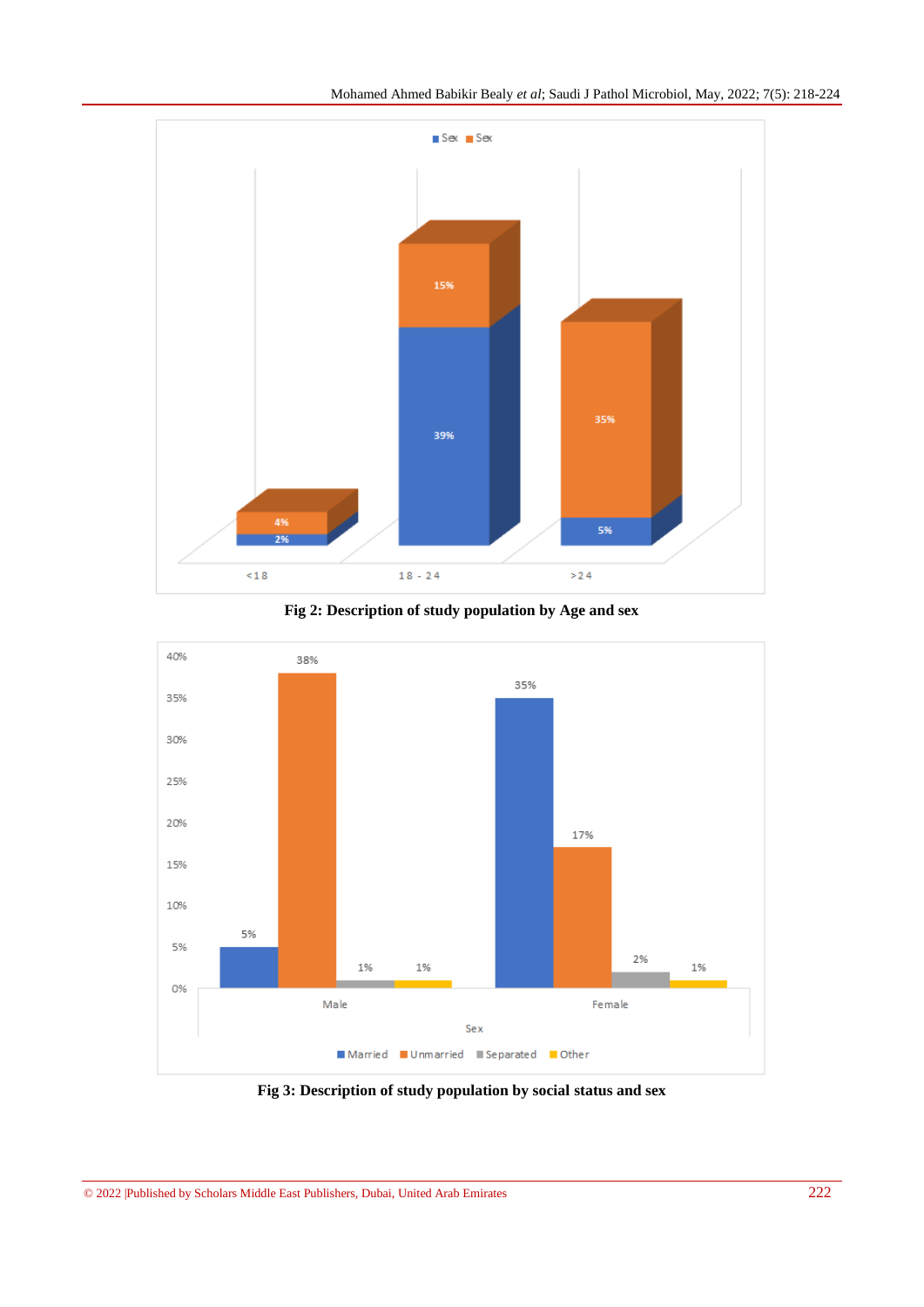

**Fig 4: Description of study population by specialization and sex**

# **DISCUSSION**

Achievement of adopting vaccines for covid-19 caring hopes to continue surviving, although people can be infected after fully vaccinated but it might to reduce disability and death [9].

Study proposed that it is theoretically people may increase their preventive health measures after taking immunizations because they knowledge that their social behavior would be recorded [7]. Moreover, the findings of this study showed that when we did ask the respondents if they sterilized hands and wash them when coming from outside before they take the second dose, their respond were always sterilized hands and wash them. However, after the second dose, their respond were sometimes sterilized hands and wash them with statistically significant. We also found that participates chose that they were never shake hands with people when meeting them, but after the second dose their choice were shaking always and kissing sometimes. According to our knowledge, no research has been done discussing the behavior changes before and after taking COVID-19 vaccination. However, other study done in Hail, Saudi Arabia showed that there is statistical significance in washed hands after coming back home, used soap to wash hands, used a hand sanitizer outside, wore a face mask while outside, and washed hands before preparing and/or eating food before and after COVID-19 [10]. Similarly, our study showed statistical significance in protective measures, such as wearing mask and using hand sanitizer,after taking second dose of COVID-19 vaccine.

Furthermore, when comparing social distancing behavior before and after the second dose, most of the participants reported that they were sometime keeping the social distance, whereas (20%) participants reported a decrease in social distancing. Following the second vaccination, (53.4%) respondents reported lower mask wearing than before receiving the vaccination compared to (46.6) who did not change their mask wearing behavior. Consistent with previous findings, the survey showed decreased social distancing and mask wearing in the most responses of the participants after the second dose. The reported decrease in mask wearing was less prevalent than the reported decrease in social distancing, which approximately occurred in most of the surveyed participants. These finding differ with study conducted in China included vaccinated responded their result was no statistical different in health behavior in vaccinated and undeceived vaccine group excluding type of gloves used [11].

A sequence of policies and procedures i.e. case isolation and traffic barring have been followed to stop virus distribution which show effectiveness in reduce spreading, however such measurements are not so far a solution, vaccination regardless type of antibodies reveal an effective prevention from COVID-19 [12]. In study conducted in Jordan about acceptance of COVID-19 vaccine show different acceptance level 37% of participant were accepted while 34% were not accepted and the remain 27% were neutral to obtain COVID-19 vaccine [13].